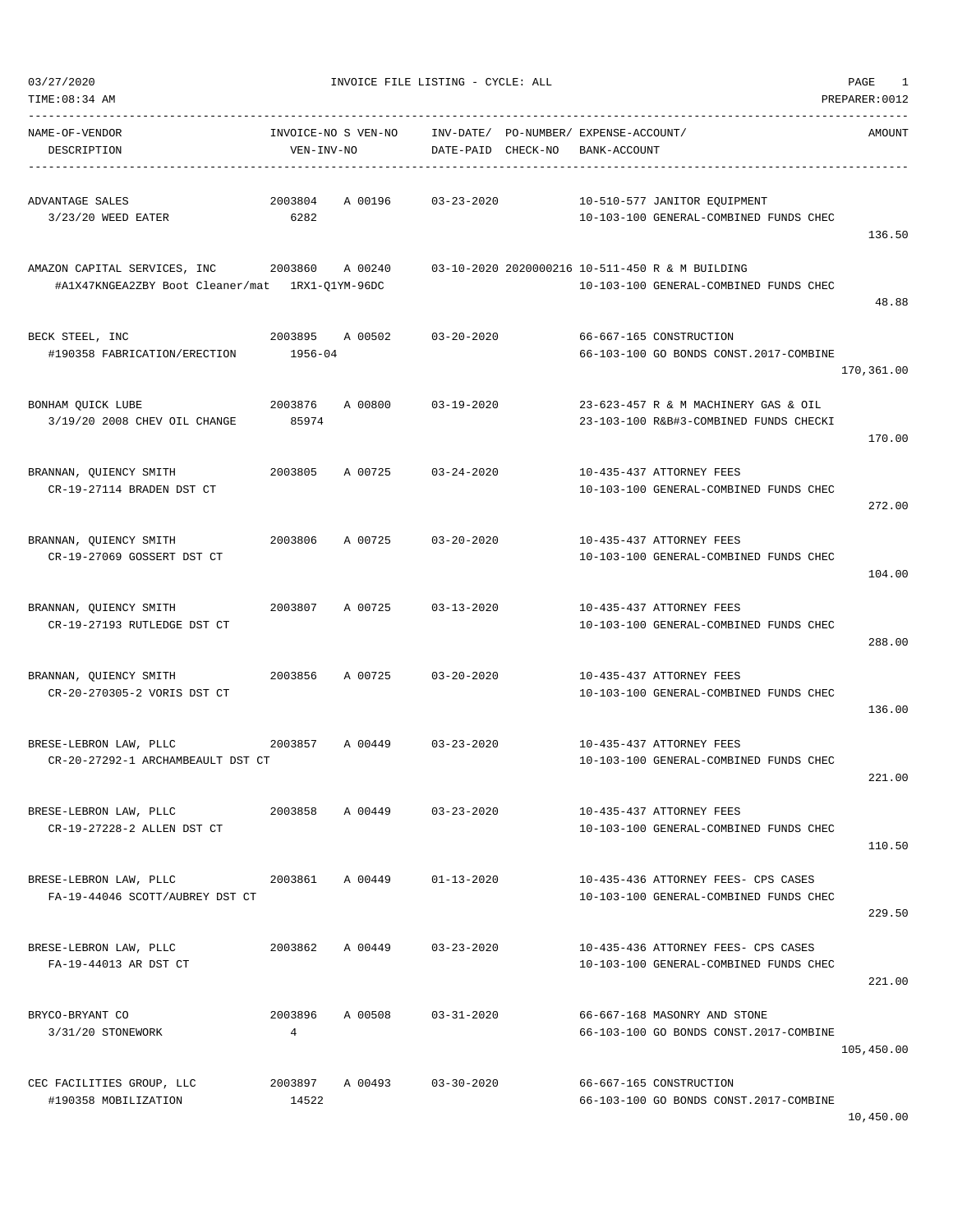03/27/2020 PAGE 2<br>
THE LISTING - CYCLE: ALL PAGE 2<br>
THE LISTING - CYCLE: ALL

TIME:08:34 AM PREPARER:0012

| NAME-OF-VENDOR<br>DESCRIPTION                                                                                                                     | INVOICE-NO S VEN-NO<br>VEN-INV-NO                         | DATE-PAID CHECK-NO BANK-ACCOUNT | INV-DATE/ PO-NUMBER/ EXPENSE-ACCOUNT/                                          | AMOUNT |
|---------------------------------------------------------------------------------------------------------------------------------------------------|-----------------------------------------------------------|---------------------------------|--------------------------------------------------------------------------------|--------|
| CIRCLE STAR QUICK LUBE & TIRE 2003808 A 00610 02-21-2020<br>2/21/20 2014 DODGE UNIT 2479                                                          | 11-0160860                                                |                                 | 10-560-454 R & M AUTOMOBILES<br>10-103-100 GENERAL-COMBINED FUNDS CHEC         | 48.00  |
| CIRCLE STAR QUICK LUBE & TIRE 2003809 A 00610 02-24-2020<br>2/24/20 2019 FORD UNIT 5206                                                           | 11-0161005                                                |                                 | 10-560-454 R & M AUTOMOBILES<br>10-103-100 GENERAL-COMBINED FUNDS CHEC         | 41.50  |
| CIRCLE STAR QUICK LUBE & TIRE 2003810 A 00610 02-27-2020<br>2/27/20 2018 FORD UNIT 1068                                                           | 11-0161180                                                |                                 | 10-560-454 R & M AUTOMOBILES<br>10-103-100 GENERAL-COMBINED FUNDS CHEC         | 10.00  |
| CIRCLE STAR QUICK LUBE & TIRE<br>3/3/20 2017 FORD UNIT 4017                                                                                       | 2003811       A  00610           03-03-2020<br>11-0161513 |                                 | 10-560-454 R & M AUTOMOBILES<br>10-103-100 GENERAL-COMBINED FUNDS CHEC         | 76.50  |
| CIRCLE STAR QUICK LUBE & TIRE 2003812 A 00610 02-20-2020<br>2/20/20 2018 FORD #3797                                                               | 11-0160756                                                |                                 | 10-591-330 AUTO EXPENSE GAS & OIL<br>10-103-100 GENERAL-COMBINED FUNDS CHEC    | 81.99  |
| CIRCLE STAR QUICK LUBE & TIRE 2003813 A 00610 03-10-2020 2020000219 10-560-454 R & M AUTOMOBILES<br>3/10/20 2016 FORD UNIT 7622 Brakes 11-0162070 |                                                           |                                 | 10-103-100 GENERAL-COMBINED FUNDS CHEC                                         | 499.35 |
| CIRCLE STAR QUICK LUBE & TIRE 2003814 A 00610 03-06-2020<br>3/6/20 2018 DODGE #6192 CONSTABLE 11-0161783                                          |                                                           |                                 | 10-551-330 AUTO EXPENSE-GAS AND OIL<br>10-103-100 GENERAL-COMBINED FUNDS CHEC  | 40.63  |
| CIRCLE STAR QUICK LUBE & TIRE<br>3/7/20 2017 FORD UNIT 1113                                                                                       | 2003815 A 00610 03-07-2020<br>11-0161886                  |                                 | 10-560-454 R & M AUTOMOBILES<br>10-103-100 GENERAL-COMBINED FUNDS CHEC         | 46.00  |
| CIRCLE STAR QUICK LUBE & TIRE 2003816 A 00610 03-09-2020<br>3/9/20 2018 FORD UNIT 1068 11-0161931                                                 |                                                           |                                 | 10-560-454 R & M AUTOMOBILES<br>10-103-100 GENERAL-COMBINED FUNDS CHEC         | 61.50  |
| CIRCLE STAR QUICK LUBE & TIRE<br>3/9/20 2018 DODGE UNIT 3272                                                                                      | 2003817<br>A 00610<br>11-0161965                          | $03 - 09 - 2020$                | 10-560-454 R & M AUTOMOBILES<br>10-103-100 GENERAL-COMBINED FUNDS CHEC         | 93.00  |
| CIRCLE STAR QUICK LUBE & TIRE<br>3/10/20 2016 FORD UNIT 5634                                                                                      | 2003818 A 00610<br>11-0162085                             | $03 - 10 - 2020$                | 10-560-454 R & M AUTOMOBILES<br>10-103-100 GENERAL-COMBINED FUNDS CHEC         | 36.00  |
| CIRCLE STAR QUICK LUBE & TIRE<br>3/17/20 2018 FORD UNIT 1068 BATTERY 11-0162429                                                                   | 2003819 A 00610                                           | $03 - 17 - 2020$                | 10-560-454 R & M AUTOMOBILES<br>10-103-100 GENERAL-COMBINED FUNDS CHEC         | 130.42 |
| CIRCLE STAR QUICK LUBE & TIRE<br>3/17/20 2019 FORD UNIT 5206                                                                                      | 2003820 A 00610<br>11-0162452                             | $03 - 17 - 2020$                | 10-560-454 R & M AUTOMOBILES<br>10-103-100 GENERAL-COMBINED FUNDS CHEC         | 13.50  |
| CIRCLE STAR QUICK LUBE & TIRE<br>$3/4/20$ TIRE PART                                                                                               | 2003874 A 00610<br>11-0161608                             | $03 - 04 - 2020$                | 22-622-459 R & M MACH. TIRES & TUBES<br>22-103-100 R&B#2- COMBINED FUNDS CHECK |        |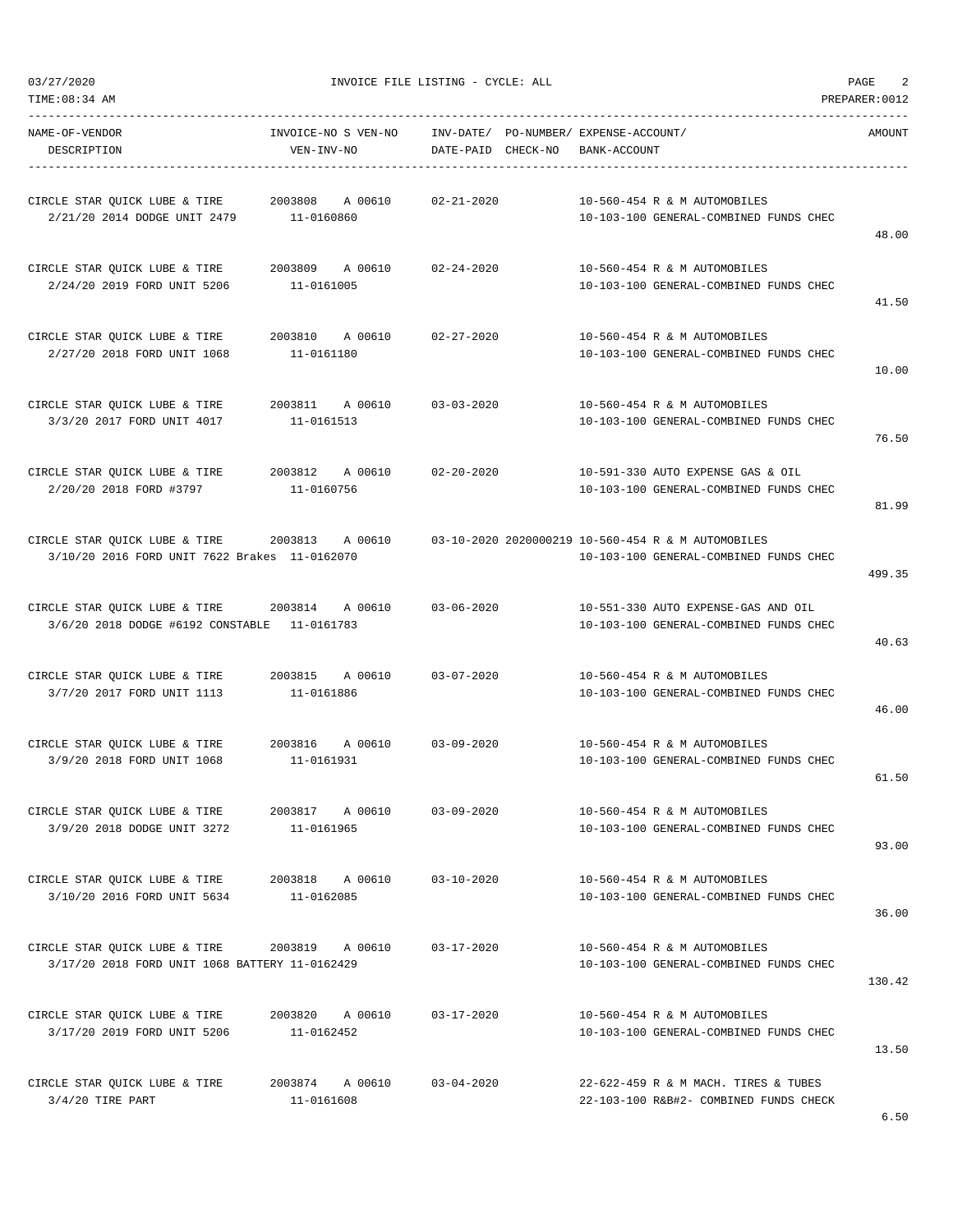|  | 03/27/2020 |
|--|------------|
|  |            |

| NAME-OF-VENDOR<br>DESCRIPTION                                                        | VEN-INV-NO                     | INVOICE-NO S VEN-NO        | DATE-PAID CHECK-NO | INV-DATE/ PO-NUMBER/ EXPENSE-ACCOUNT/<br>BANK-ACCOUNT                                      | AMOUNT    |
|--------------------------------------------------------------------------------------|--------------------------------|----------------------------|--------------------|--------------------------------------------------------------------------------------------|-----------|
| CONTRACTORS ACCESS EQUIPMENT, INC 2003898 A 00497<br>#R016725 FEB STAIR RENTAL       | 0053611                        |                            | 03-10-2020         | 66-667-165 CONSTRUCTION<br>66-103-100 GO BONDS CONST.2017-COMBINE                          | 900.00    |
| DELL MARKETING L.P.<br>#33874740 Toner                                               | 2003863 A 00696<br>10380407797 |                            |                    | 03-14-2020 2020000220 10-450-310 OFFICE SUPPLIES<br>10-103-100 GENERAL-COMBINED FUNDS CHEC | 161.49    |
| FOUR STAR FABRICATORS & SERVICE, IN 2003908 A 00491<br>3/25/20 4 TON 16 SEER DEPOSIT |                                |                            | $03 - 25 - 2020$   | 10-565-450 R&M BUILDING<br>10-103-100 GENERAL-COMBINED FUNDS CHEC                          | 3,150.00  |
| H & G SYSTEMS, L.P.<br>3/23/20 PLUMBING/HVAC                                         | 2003899<br>4                   | A 00507 03-23-2020         |                    | 66-667-165 CONSTRUCTION<br>66-103-100 GO BONDS CONST.2017-COMBINE                          | 16,442.60 |
| HOLLAND, JORDAN PLLC<br>CR-17-26346 TURNER DST CT                                    |                                | 2003821 A 00010 03-11-2020 |                    | 10-435-437 ATTORNEY FEES<br>10-103-100 GENERAL-COMBINED FUNDS CHEC                         | 361.25    |
| HOLLAND, JORDAN PLLC<br>CR-16-25815 HOUSER DST CT                                    | 2003822                        | A 00010 03-11-2020         |                    | 10-435-437 ATTORNEY FEES<br>10-103-100 GENERAL-COMBINED FUNDS CHEC                         | 569.50    |
| HOLLAND, JORDAN PLLC<br>CR-19-27239 FOWLER DST CT                                    | 2003823                        | A 00010                    | 03-12-2020         | 10-435-437 ATTORNEY FEES<br>10-103-100 GENERAL-COMBINED FUNDS CHEC                         | 663.00    |
| HOLLAND, JORDAN PLLC<br>CR-19-26982 TITSWORTH DST CT                                 | 2003824 A 00010                |                            | 03-11-2020         | 10-435-437 ATTORNEY FEES<br>10-103-100 GENERAL-COMBINED FUNDS CHEC                         | 850.00    |
| 2003825 A 00010 03-11-2020<br>HOLLAND, JORDAN PLLC<br>CR-19-27181 MCCLENDON DST CT   |                                |                            |                    | 10-435-437 ATTORNEY FEES<br>10-103-100 GENERAL-COMBINED FUNDS CHEC                         | 650.25    |
| HOLLAND, JORDAN PLLC<br>CR-20-27267 BAKER DST CT                                     | 2003883                        | A 00010                    | $03 - 11 - 2020$   | 10-435-437 ATTORNEY FEES<br>10-103-100 GENERAL-COMBINED FUNDS CHEC                         | 221.00    |
| IHS PHARMACY<br>#FI999999999 FEB PRESCRIPTIONS-CRED 61162 60763 60823                | 2003826                        | A 00405                    | $02 - 29 - 2020$   | 10-565-405 PRISONER MEDICAL<br>10-103-100 GENERAL-COMBINED FUNDS CHEC                      | 14,522.73 |
| KIRBY, SHELLY<br>MARCH LAWN CARE-WINDOM                                              | 2003827 A 00541<br>069451      |                            | $03 - 06 - 2020$   | 10-515-444 LAWN MAINTENANCE<br>10-103-100 GENERAL-COMBINED FUNDS CHEC                      | 100.00    |
| KONICA MINOLTA PREMIER FINANCE<br>#1284057 COPIER- ENVIRO DEVEL                      | 2003828<br>67440720            | A 00444                    | $03 - 22 - 2020$   | 10-590-315 COPIER RENTAL<br>10-103-100 GENERAL-COMBINED FUNDS CHEC                         | 73.29     |
| KONICA MINOLTA PREMIER FINANCE<br>#1284057 COPIER- CO CT@LAW                         | 67440720                       | 2003829 A 00444 03-22-2020 |                    | 10-410-315 COPIER RENTAL<br>10-103-100 GENERAL-COMBINED FUNDS CHEC                         |           |

97.72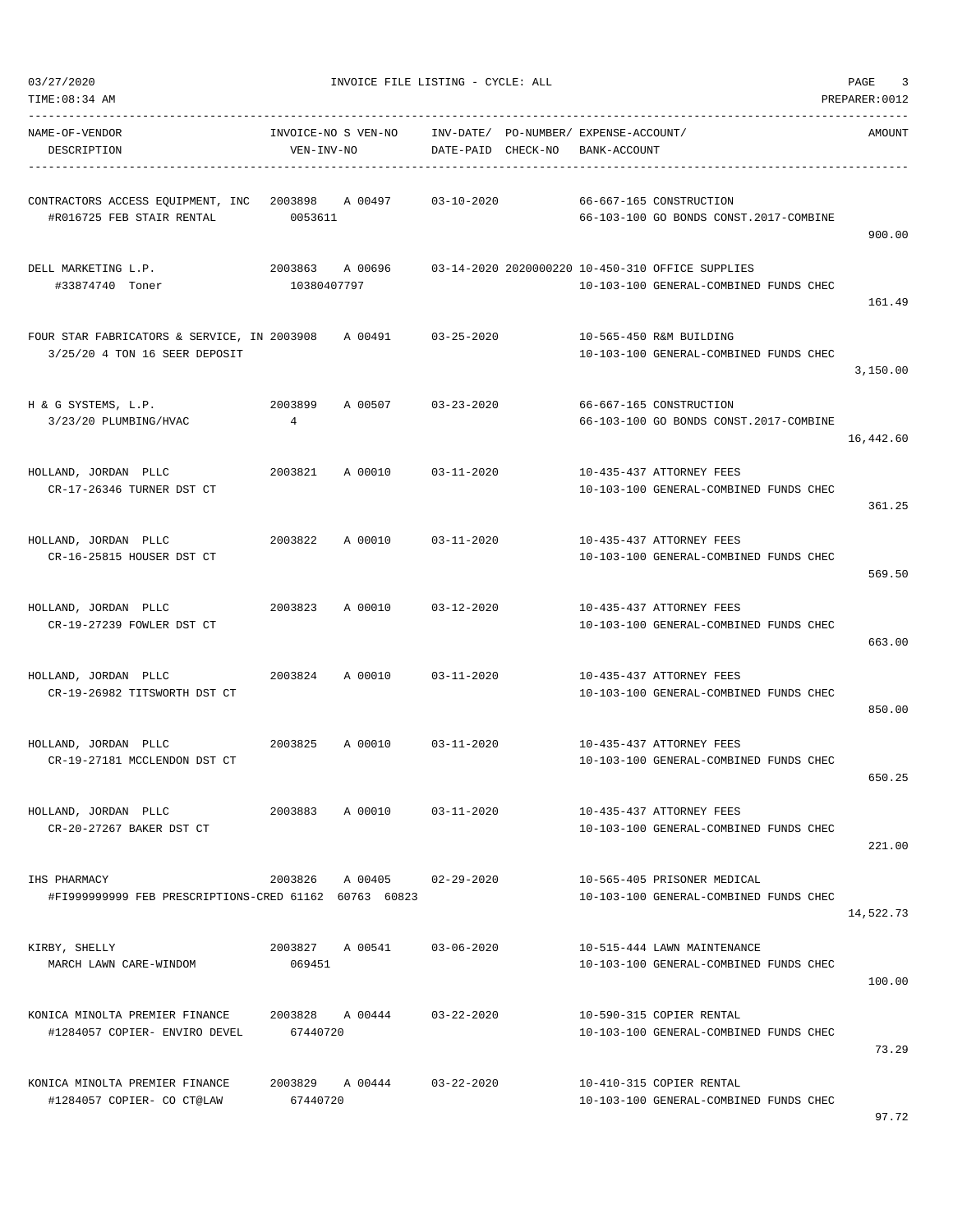$03/27/2020$  PAGE 4

| NAME-OF-VENDOR<br>DESCRIPTION                                                                         | INVOICE-NO S VEN-NO<br>VEN-INV-NO      | INV-DATE/ PO-NUMBER/ EXPENSE-ACCOUNT/<br>DATE-PAID CHECK-NO | BANK-ACCOUNT                                                                                     | AMOUNT   |
|-------------------------------------------------------------------------------------------------------|----------------------------------------|-------------------------------------------------------------|--------------------------------------------------------------------------------------------------|----------|
| KONICA MINOLTA PREMIER FINANCE 2003830 A 00444 03-22-2020<br>#1284057 COPIER- CO CLK/AUDITOR 67440720 |                                        |                                                             | 10-510-315 COPIER RENTAL<br>10-103-100 GENERAL-COMBINED FUNDS CHEC                               | 314.27   |
| KONICA MINOLTA PREMIER FINANCE<br>#1284057 COPIER- S ANNEX                                            | 2003831 A 00444 03-22-2020<br>67440720 |                                                             | 10-513-315 COPIER RENTAL<br>10-103-100 GENERAL-COMBINED FUNDS CHEC                               | 97.72    |
| KONICA MINOLTA PREMIER FINANCE 2003832 A 00444 03-22-2020<br>#1284057 COPIER- TAX ASSESSOR            | 67440720                               |                                                             | 10-499-315 COPIER EXPENSE<br>10-103-100 GENERAL-COMBINED FUNDS CHEC                              | 89.75    |
| KONICA MINOLTA PREMIER FINANCE<br>#1284057 COPIER- AGRILIFE                                           | 2003833 A 00444 03-22-2020<br>67440720 |                                                             | 10-665-315 COPIER RENTAL<br>10-103-100 GENERAL-COMBINED FUNDS CHEC                               | 89.75    |
| KONICA MINOLTA PREMIER FINANCE<br>#1284057 COPIER- DA                                                 | 2003834 A 00444 03-22-2020<br>67440720 |                                                             | 10-475-315 COPIER EXPENSE<br>10-103-100 GENERAL-COMBINED FUNDS CHEC                              | 101.52   |
| KONICA MINOLTA PREMIER FINANCE 2003835<br>#1284057 COPIER- JUV. PROBATION                             | A 00444 03-22-2020<br>67440720         |                                                             | 10-575-315 COPIER RENTAL<br>10-103-100 GENERAL-COMBINED FUNDS CHEC                               | 24.43    |
| LIFEPROTECTION SPRINKLER, LLC<br>3/16/20 SPRINLKER DESIGN                                             | 2003900<br>A 00509<br>$\overline{3}$   | $03 - 16 - 2020$                                            | 66-667-165 CONSTRUCTION<br>66-103-100 GO BONDS CONST.2017-COMBINE                                | 1,800.00 |
| LUMIQUICK DIAGNOSTICS, INC<br>$3/3/20$ Drug Tests                                                     | 2003859 A 00542<br>90424               |                                                             | 03-03-2020 2020000191 10-573-313 DRUG TESTING SUPPLIES<br>10-103-100 GENERAL-COMBINED FUNDS CHEC | 179.50   |
| MIEARS, STEVEN R.<br>2003864<br>FA-10-39908 WILLIAMS DST CT                                           |                                        | A 00337 03-20-2020                                          | 10-435-436 ATTORNEY FEES- CPS CASES<br>10-103-100 GENERAL-COMBINED FUNDS CHEC                    | 725.00   |
| MIEARS, STEVEN R.<br>FA-20-44588 CHAMBERS DST CT                                                      | 2003884<br>A 00337                     | $03 - 20 - 2020$                                            | 10-435-436 ATTORNEY FEES- CPS CASES<br>10-103-100 GENERAL-COMBINED FUNDS CHEC                    | 1,100.00 |
| MIEARS, STEVEN R.<br>FA-19-44435 SKRINE DST CT                                                        | 2003907 A 00337                        | $03 - 19 - 2020$                                            | 10-435-436 ATTORNEY FEES- CPS CASES<br>10-103-100 GENERAL-COMBINED FUNDS CHEC                    | 925.00   |
| OFFICE DEPOT<br>#29023460 Office Supplies                                                             | 2003865 A 00216<br>455905540001        |                                                             | 03-10-2020 2020000218 10-450-310 OFFICE SUPPLIES<br>10-103-100 GENERAL-COMBINED FUNDS CHEC       | 131.19   |
| OFFICE DEPOT<br>#29023460 Trash Can                                                                   | 2003866<br>A 00216<br>456749891001     |                                                             | 03-13-2020 2020000221 10-518-332 JANITOR SUPPLIES<br>10-103-100 GENERAL-COMBINED FUNDS CHEC      | 40.99    |
| OFFICE DEPOT<br>#29023460 Cleaning Supplies                                                           | 2003867 A 00216<br>456750943001        |                                                             | 03-12-2020 2020000221 10-450-310 OFFICE SUPPLIES<br>10-103-100 GENERAL-COMBINED FUNDS CHEC       |          |

31.64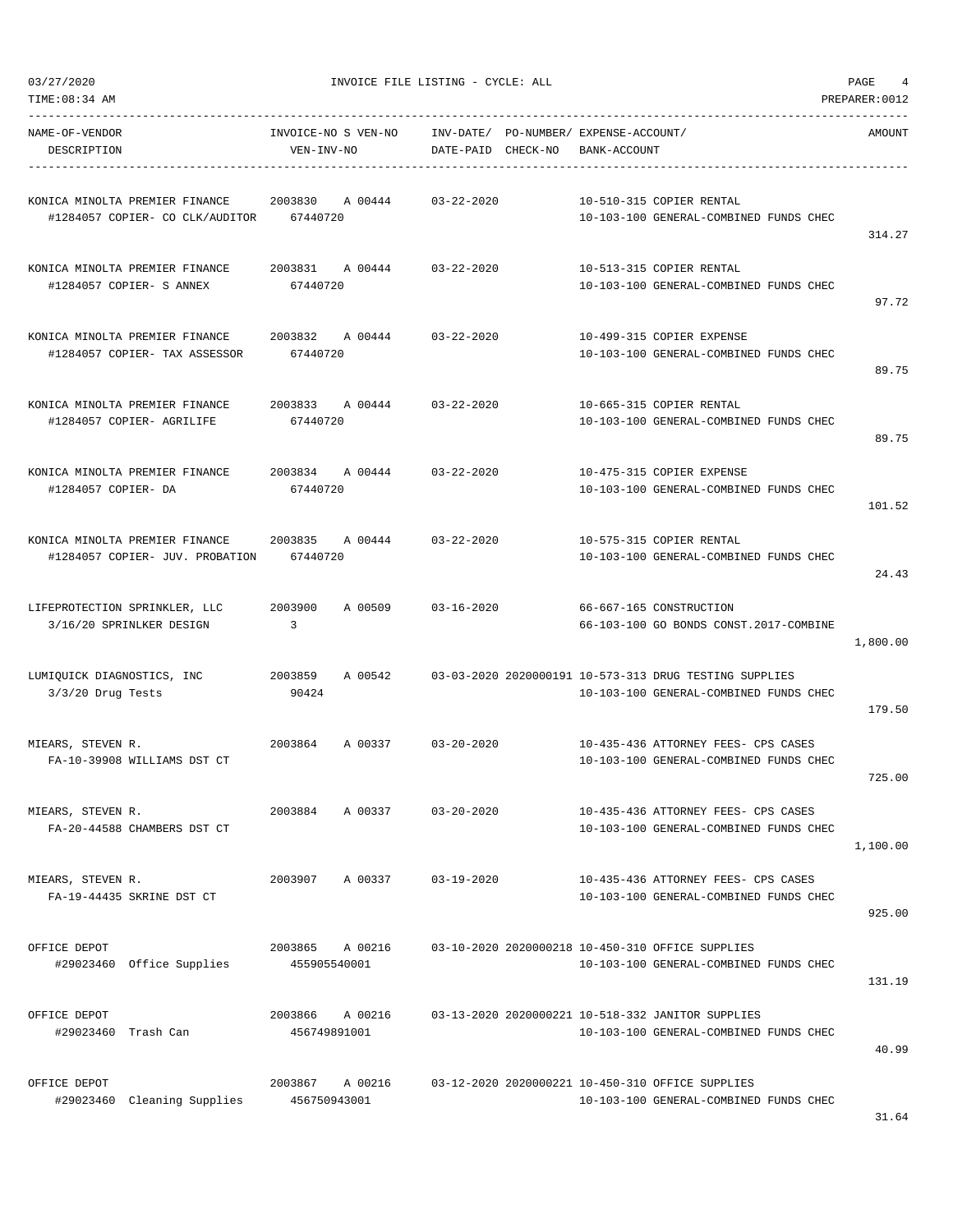| TIME: 08:34 AM                                              |                                                 |                        |                                           |                                             |                                                                                              | PREPARER: 0012 |
|-------------------------------------------------------------|-------------------------------------------------|------------------------|-------------------------------------------|---------------------------------------------|----------------------------------------------------------------------------------------------|----------------|
| NAME-OF-VENDOR<br>DESCRIPTION                               | INVOICE-NO S VEN-NO<br>VEN-INV-NO               | INV-DATE/<br>DATE-PAID | CHECK-NO                                  | PO-NUMBER/ EXPENSE-ACCOUNT/<br>BANK-ACCOUNT |                                                                                              | AMOUNT         |
| OFFICE DEPOT<br>#29023460 Paper                             | 2003875<br>A 00216<br>455905540001              |                        |                                           |                                             | 03-10-2020 2020000218 22-622-340 SHOP SUPPLIES<br>22-103-100 R&B#2- COMBINED FUNDS CHECK     | 29.99          |
| PARKER TIRE<br>3/20/20 R&M TIRE                             | 2003870<br>A 00006<br>11872                     | $03 - 20 - 2020$       |                                           |                                             | 21-621-459 R & M MACH. TIRES & TUBES<br>21-103-100 R&B#1-COMBINED FUNDS CHECKI               | 12.00          |
| PERKINS, J. DANIEL<br>FA-20-44692 SMITH DST CT              | 2003885<br>A 00589                              | $03 - 25 - 2020$       |                                           |                                             | 10-435-436 ATTORNEY FEES- CPS CASES<br>10-103-100 GENERAL-COMBINED FUNDS CHEC                | 535.50         |
| PERSONALIZED PRINTING<br>3/24/20 SMITHEY SIGNATURE STAMP    | 2003836<br>A 00826<br>105612                    |                        | 03-24-2020 2020000224 10-455-435 PRINTING |                                             | 10-103-100 GENERAL-COMBINED FUNDS CHEC                                                       | 35.49          |
| PERSONALIZED PRINTING<br>3/17/20 CO CLK/CO CT@LAW Stamps    | 2003837<br>A 00826<br>105549                    |                        | 03-17-2020 2020000222 10-403-435 PRINTING |                                             | 10-103-100 GENERAL-COMBINED FUNDS CHEC                                                       | 131.50         |
| PERSONALIZED PRINTING<br>3/17/20 VOTER/ELECTION Stamp       | 2003838<br>A 00826<br>105549                    |                        |                                           |                                             | 03-17-2020 2020000222 10-404-310 ELECTION SUPPLIES<br>10-103-100 GENERAL-COMBINED FUNDS CHEC | 21.00          |
| PRECISION DEMOLITION<br>#19-171-0 MASONRY DEMO              | 2003901<br>A 00473<br>20192349                  | $03 - 19 - 2020$       |                                           |                                             | 66-667-165 CONSTRUCTION<br>66-103-100 GO BONDS CONST.2017-COMBINE                            | 31,122.00      |
| REINERT PAPER & CHEMICAL CENTER<br>#FANNI100 Cartridge Soap | 2003868<br>A 00478<br>407632                    |                        |                                           |                                             | 03-17-2020 2020000223 10-513-332 JANITOR SUPPLIES<br>10-103-100 GENERAL-COMBINED FUNDS CHEC  | 79.20          |
| RELIANT<br>#2 533 980-5 CH ELECTRIC                         | 2003839<br>A 00289<br>112 011 348 380 9         | $03 - 20 - 2020$       |                                           |                                             | 10-510-440 UTILITIES ELECTRICITY<br>10-103-100 GENERAL-COMBINED FUNDS CHEC                   | 167.72         |
| RELIANT<br>#2 533 982-1 CO BLDG ELECTRIC                    | 2003840 A 00289<br>112 011 348 382 5            | 03-20-2020             |                                           |                                             | 10-511-440 UTILITIES ELECTRICITY<br>10-103-100 GENERAL-COMBINED FUNDS CHEC                   | 290.73         |
| RELIANT<br>#2 533 978-9 S ANNEX ELECTRIC                    | 2003841 A 00289 03-19-2020<br>111 028 314 862 1 |                        |                                           |                                             | 10-513-440 UTILITIES ELECTRICITY<br>10-103-100 GENERAL-COMBINED FUNDS CHEC                   | 340.32         |
| RELIANT<br>#2 533 981-3 TDHS ELECTRIC                       | 2003842 A 00289 03-20-2020<br>112 011 348 381 7 |                        |                                           |                                             | 10-640-440 UTILITIES ELECTRICITY<br>10-103-100 GENERAL-COMBINED FUNDS CHEC                   | 599.31         |
| RELIANT<br>#6 716 696-7 CO-OP ELECTRIC                      | 2003843 A 00289<br>115 007 272 703 7            | 03-19-2020             |                                           |                                             | 10-512-440 UTILITIES ELECTRICITY<br>10-103-100 GENERAL-COMBINED FUNDS CHEC                   | 498.43         |
| RELIANT<br>#6 730 596-1 WINDOM ELECTRIC                     | 2003844 A 00289 03-23-2020<br>115 007 279 434 2 |                        |                                           |                                             | 10-515-440 UTILITIES ELECTRICITY<br>10-103-100 GENERAL-COMBINED FUNDS CHEC                   |                |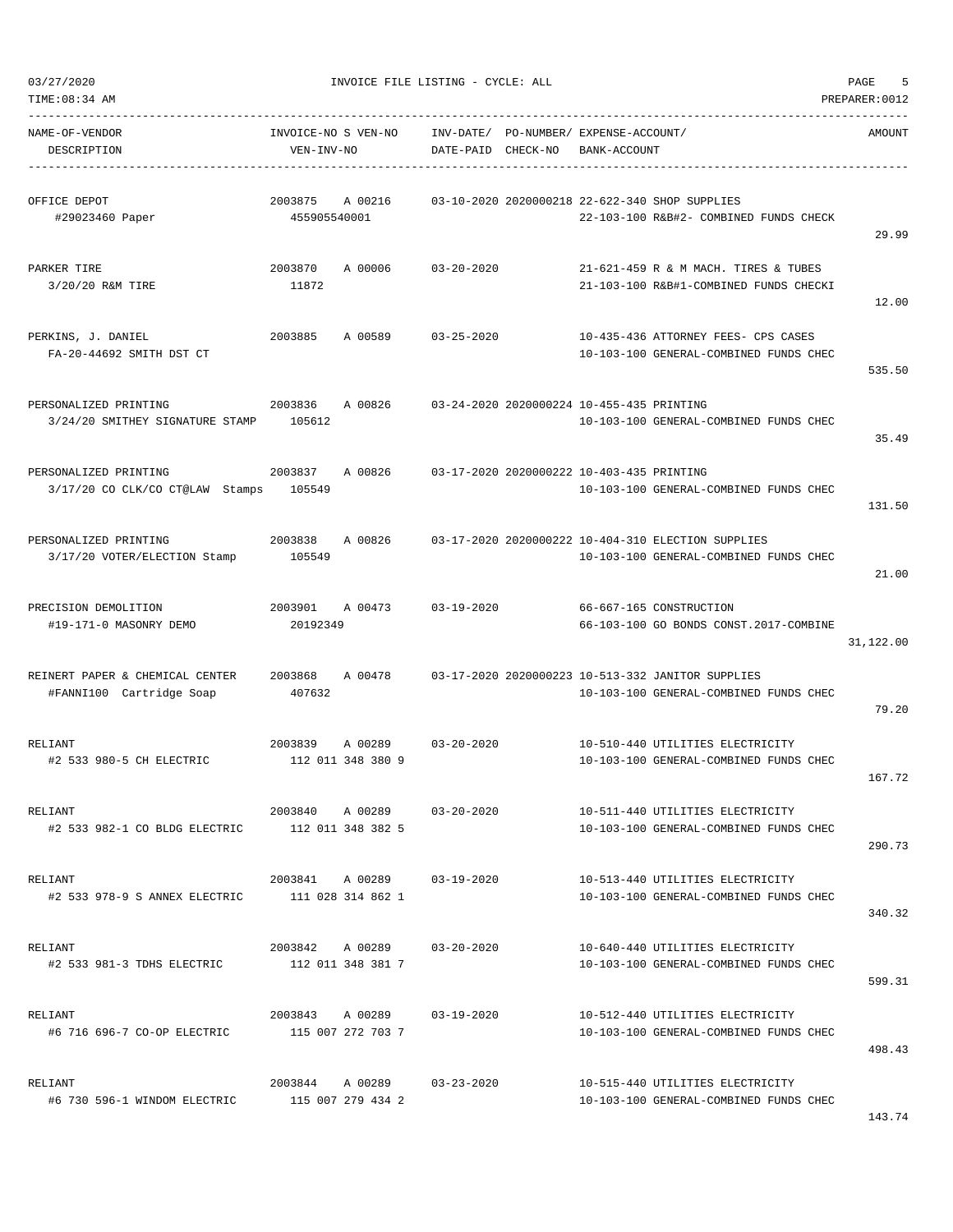| TIME:08:34 AM                                                          |                                         |                        |                                                                            | PREPARER: 0012 |
|------------------------------------------------------------------------|-----------------------------------------|------------------------|----------------------------------------------------------------------------|----------------|
| NAME-OF-VENDOR<br>DESCRIPTION                                          | INVOICE-NO S VEN-NO<br>VEN-INV-NO       | INV-DATE/<br>DATE-PAID | PO-NUMBER/ EXPENSE-ACCOUNT/<br>CHECK-NO<br>BANK-ACCOUNT                    | AMOUNT         |
| RELIANT<br>#6 878 909-8 WINDOM GD LIGHT ELECTR 117 007 092 228 1       | 2003845<br>A 00289                      | $03 - 23 - 2020$       | 10-515-440 UTILITIES ELECTRICITY<br>10-103-100 GENERAL-COMBINED FUNDS CHEC | 26.85          |
| RELIANT<br>#9 599 777-1 AGRILIFE ELECTRIC                              | 2003846<br>A 00289<br>118 007 047 079 3 | $03 - 20 - 2020$       | 10-516-440 UTILITIES ELECTRICITY<br>10-103-100 GENERAL-COMBINED FUNDS CHEC | 469.51         |
| RELIANT<br>#12 832 845-7 200 E 1ST ELECTRIC 304 000 611 682 9          | 2003847<br>A 00289                      | $03 - 19 - 2020$       | 10-518-440 UTILITIES ELECTRICITY<br>10-103-100 GENERAL-COMBINED FUNDS CHEC | 303.67         |
| RELIANT<br>#15 119 264-8 TURNER ELECTRIC                               | 2003848<br>A 00289<br>306 000 458 005 7 | 03-20-2020             | 10-518-440 UTILITIES ELECTRICITY<br>10-103-100 GENERAL-COMBINED FUNDS CHEC | 404.45         |
| RELIANT<br>#7 358 371-8 PCT 4 ELECTRIC                                 | 2003879<br>A 00289<br>115 007 276 591 2 | $03 - 20 - 2020$       | 24-624-440 UTILITY ELECTRICITY<br>24-103-100 R&B#4- COMBINED FUNDS CHECK   | 182.43         |
| <b>RELIANT</b><br>#12 434 985-3 1369 HWY 56 ELECTRIC 301 001 487 826 4 | 2003880<br>A 00289                      | $03 - 20 - 2020$       | 24-624-440 UTILITY ELECTRICITY<br>24-103-100 R&B#4- COMBINED FUNDS CHECK   | 69.94          |
| RELIANT<br>#12 434 984-6 RECRD3/FM273 ELECTRIC 301 001 487 825 6       | 2003881<br>A 00289                      | $03 - 20 - 2020$       | 24-624-440 UTILITY ELECTRICITY<br>24-103-100 R&B#4- COMBINED FUNDS CHECK   | 20.30          |
| SAGE CONCRETE, LLC<br>$1/31/20$ CONCRETE                               | 2003902<br>A 00496<br>3                 | $01 - 31 - 2020$       | 66-667-165 CONSTRUCTION<br>66-103-100 GO BONDS CONST.2017-COMBINE          | 182,893.53     |
| SANITATION SOLUTIONS, INC.<br>#194746 PCT 1 TRASH                      | 2003871<br>A 00349<br>03P00595          | $03 - 25 - 2020$       | 21-621-443 TRASH DUMPSTER PICKUP<br>21-103-100 R&B#1-COMBINED FUNDS CHECKI | 82.32          |
| SANITATION SOLUTIONS, INC.<br>#194564 PCT 3 TRASH                      | 2003877 A 00349<br>03P00596             | $03 - 25 - 2020$       | 23-623-443 TRASH DUMPSTER PICKUP<br>23-103-100 R&B#3-COMBINED FUNDS CHECKI | 82.32          |
| SHIPMAN COMMUNICATIONS<br>3/3/20 RADIO CHECK UNIT 4897                 | 2003886 A 00085<br>70082                | $03 - 03 - 2020$       | 10-560-454 R & M AUTOMOBILES<br>10-103-100 GENERAL-COMBINED FUNDS CHEC     | 294.07         |
| SHIPMAN COMMUNICATIONS<br>3/2/20 TECH CHARGE UNIT 4599                 | 2003887<br>A 00085<br>69778             | $03 - 02 - 2020$       | 10-560-454 R & M AUTOMOBILES<br>10-103-100 GENERAL-COMBINED FUNDS CHEC     | 70.00          |
| SHIPMAN COMMUNICATIONS<br>3/2/20 JOTTO ZRT UNIT 2479                   | 2003888<br>A 00085<br>69618             | $03 - 02 - 2020$       | 10-560-454 R & M AUTOMOBILES<br>10-103-100 GENERAL-COMBINED FUNDS CHEC     | 329.80         |
| SHIPMAN COMMUNICATIONS<br>3/2/20 FCC RADIO LICENSE                     | 2003906<br>A 00085<br>69874             | $03 - 02 - 2020$       | 84-560-447 RADIO LICENSES<br>84-103-100 BOIS D'ARC-COMBINED FUNDS C        | 485.00         |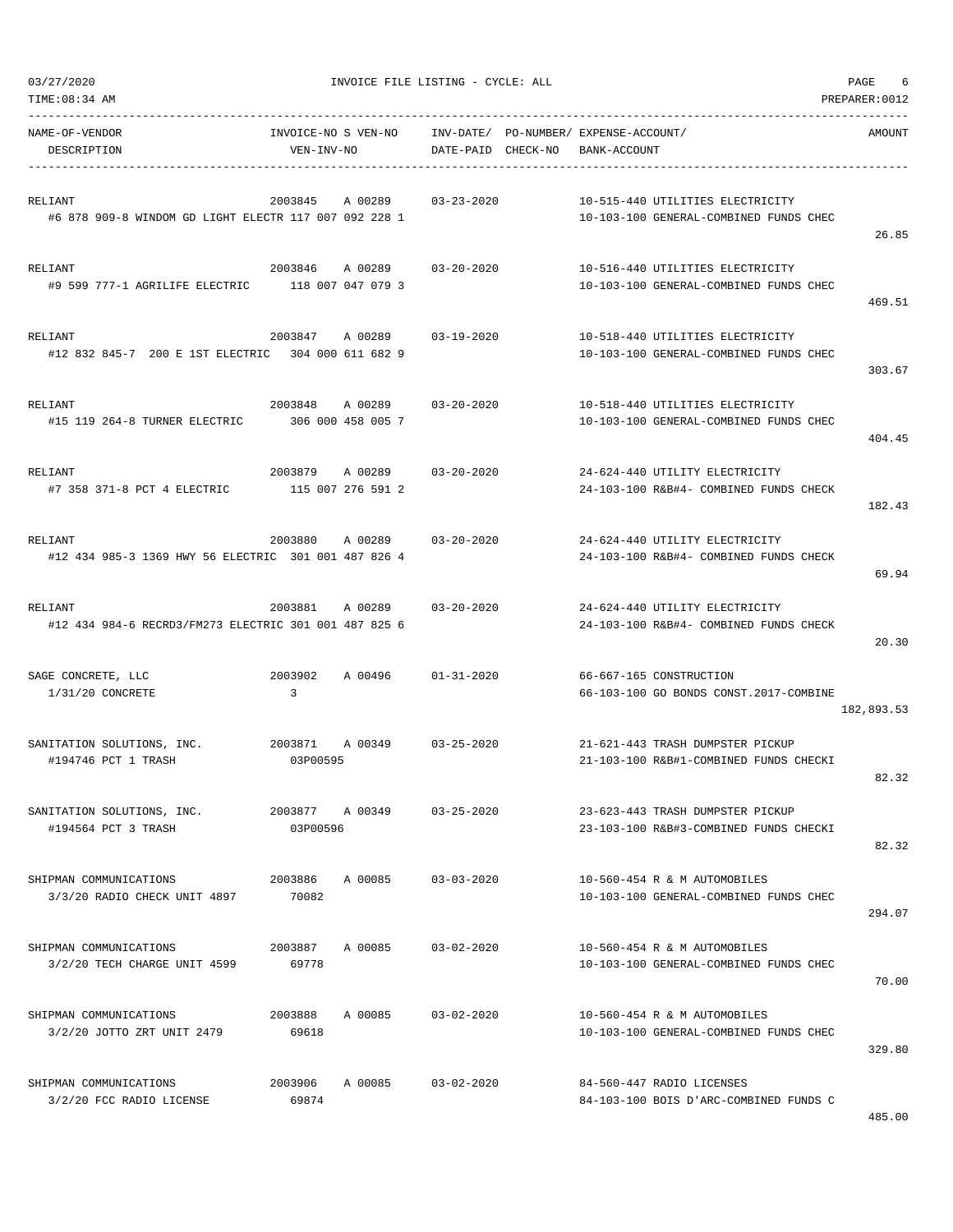$03/27/2020$  PAGE  $7$ 

| TIME:08:34 AM                                            |                                     |                                                             |                                                                               | PREPARER: 0012 |
|----------------------------------------------------------|-------------------------------------|-------------------------------------------------------------|-------------------------------------------------------------------------------|----------------|
| NAME-OF-VENDOR<br>DESCRIPTION                            | INVOICE-NO S VEN-NO<br>VEN-INV-NO   | INV-DATE/ PO-NUMBER/ EXPENSE-ACCOUNT/<br>DATE-PAID CHECK-NO | BANK-ACCOUNT                                                                  | AMOUNT         |
| SMITH, THOMAS SCOTT<br>CR-19-27284 TOWNSEND DST CT       | 2003849<br>A 00817                  | 03-12-2020                                                  | 10-435-437 ATTORNEY FEES<br>10-103-100 GENERAL-COMBINED FUNDS CHEC            | 801.10         |
| SMITH, THOMAS SCOTT<br>CR-18-26794 ALLEN DST CT          | 2003850<br>A 00817                  | 03-05-2020                                                  | 10-435-437 ATTORNEY FEES<br>10-103-100 GENERAL-COMBINED FUNDS CHEC            | 1,257.05       |
| SMITH, THOMAS SCOTT<br>CR-19-27095 MCADAMS DST CT        | 2003851<br>A 00817                  | 03-11-2020                                                  | 10-435-437 ATTORNEY FEES<br>10-103-100 GENERAL-COMBINED FUNDS CHEC            | 1,103.00       |
| SOLOMON, AMANDA<br>FA-18-43961 LOCKABY DST CT            | 2003889<br>A 00801 03-06-2020       |                                                             | 10-435-436 ATTORNEY FEES- CPS CASES<br>10-103-100 GENERAL-COMBINED FUNDS CHEC | 674.50         |
| SOLOMON, AMANDA<br>FA-20-44571 CASTILLO DST CT           | 2003890<br>A 00801                  | 03-06-2020                                                  | 10-435-436 ATTORNEY FEES- CPS CASES<br>10-103-100 GENERAL-COMBINED FUNDS CHEC | 1,225.50       |
| SOLOMON, AMANDA<br>FA-20-44560 BURNS DST CT              | 2003891<br>A 00801                  | 03-06-2020                                                  | 10-435-436 ATTORNEY FEES- CPS CASES<br>10-103-100 GENERAL-COMBINED FUNDS CHEC | 902.50         |
| SOUTHWEST FANNIN S.U.D.<br>#1210 PCT 1 WATER             | 2003872<br>A 00018                  | 03-20-2020                                                  | 21-621-442 UTILITY WATER<br>21-103-100 R&B#1-COMBINED FUNDS CHECKI            | 18.19          |
| SPRINT<br>#700059508 SHERIFF INTERNET                    | 2003852<br>A 00465<br>70059508-022  | $03 - 20 - 2020$                                            | 10-560-444 INTERNET SERVICE<br>10-103-100 GENERAL-COMBINED FUNDS CHEC         | 149.08         |
| SUNBELT RENTALS, INC<br>#788877 JAN FORKLIFT RENTAL      | 2003903<br>A 00520<br>99760159-0001 | $03 - 20 - 2020$                                            | 66-667-165 CONSTRUCTION<br>66-103-100 GO BONDS CONST.2017-COMBINE             | 2,849.84       |
| SUNBELT RENTALS, INC<br>#788877 FEB FORKLIFT RENTAL      | 2003904 A 00520<br>99760352-0001    | $03 - 20 - 2020$                                            | 66-667-165 CONSTRUCTION<br>66-103-100 GO BONDS CONST.2017-COMBINE             | 2,849.84       |
| SUNBELT RENTALS, INC<br>#788877 MAR FORKLIFT RENTAL      | 2003905 A 00520<br>99760488-0001    | 03-20-2020                                                  | 66-667-165 CONSTRUCTION<br>66-103-100 GO BONDS CONST.2017-COMBINE             | 2,849.84       |
| TEXHOMA LIMESTONE, INC.<br>3/17/20 ROCK & GRAVEL-HAULING | 2003873<br>A 00265<br>7824          | $03 - 17 - 2020$                                            | 21-621-341 R & B MAT. ROCK & GRAVEL<br>21-103-100 R&B#1-COMBINED FUNDS CHECKI | 1,315.66       |
| TEXHOMA LIMESTONE, INC.<br>3/17/20 ROCK & GRAVEL-HAULING | 2003878<br>A 00265<br>7826          | $03 - 17 - 2020$                                            | 23-623-341 R & B MAT. ROCK & GRAVEL<br>23-103-100 R&B#3-COMBINED FUNDS CHECKI | 3,915.71       |
| TEXHOMA LIMESTONE, INC.<br>3/23/20 ROCK & GRAVEL-HAULING | 2003893<br>A 00265<br>7834          | $03 - 23 - 2020$                                            | 21-621-341 R & B MAT. ROCK & GRAVEL<br>21-103-100 R&B#1-COMBINED FUNDS CHECKI |                |

7,439.52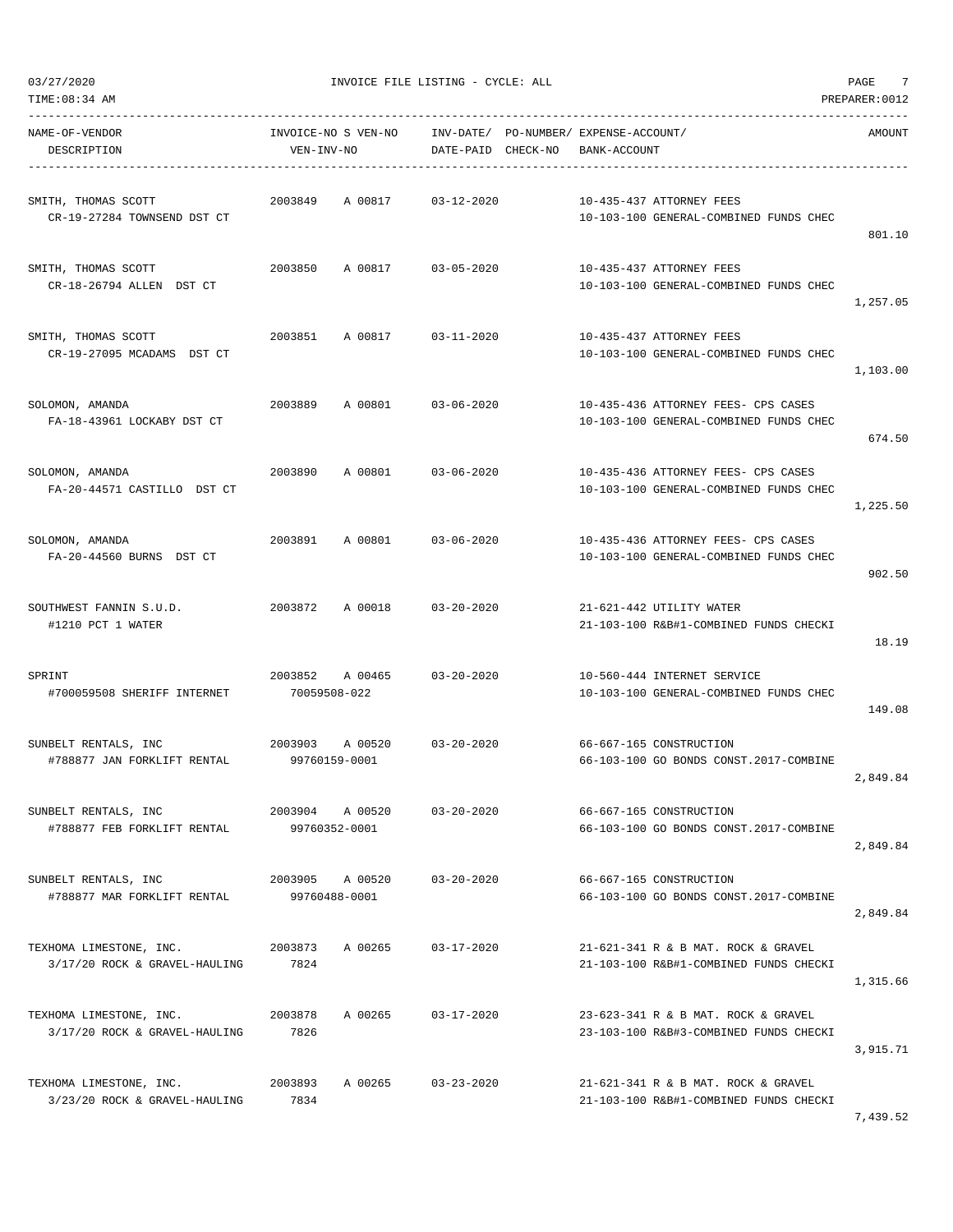| TIME: 08:34 AM<br>PREPARER: 0012                    |                 |                     |                            |          |                                        |           |
|-----------------------------------------------------|-----------------|---------------------|----------------------------|----------|----------------------------------------|-----------|
| NAME-OF-VENDOR                                      |                 | INVOICE-NO S VEN-NO |                            |          | INV-DATE/ PO-NUMBER/ EXPENSE-ACCOUNT/  | AMOUNT    |
| DESCRIPTION                                         | VEN-INV-NO      |                     | DATE-PAID                  | CHECK-NO | BANK-ACCOUNT                           |           |
| 2003894<br>TEXHOMA LIMESTONE, INC.                  |                 |                     | A 00265 03-23-2020         |          | 23-623-341 R & B MAT. ROCK & GRAVEL    |           |
| 3/23/20 ROCK & GRAVEL-HAULING                       | 7833            |                     |                            |          | 23-103-100 R&B#3-COMBINED FUNDS CHECKI |           |
|                                                     |                 |                     |                            |          |                                        | 8,826.72  |
| TEXOMA COUNCIL OF GOVERNMENTS                       |                 |                     | 2003892 A 00279 10-03-2019 |          | 10-401-403 TCOG RURAL ADDRESSING       |           |
| FY20 GIS SERVICES                                   |                 |                     |                            |          | 10-103-100 GENERAL-COMBINED FUNDS CHEC |           |
|                                                     |                 |                     |                            |          |                                        | 23,000.00 |
| THE LAW OFFICE OF BEVERLEY L ROGERS 2003853 A 00282 |                 |                     | 03-19-2020                 |          | 10-435-436 ATTORNEY FEES- CPS CASES    |           |
| FA-10-39832 CRK DST CT                              |                 |                     |                            |          | 10-103-100 GENERAL-COMBINED FUNDS CHEC |           |
|                                                     |                 |                     |                            |          |                                        | 225.00    |
| THE LAW OFFICE OF BEVERLEY L ROGERS 2003869 A 00282 |                 |                     | $0.3 - 1.9 - 2.0.20$       |          | 10-435-436 ATTORNEY FEES- CPS CASES    |           |
| 38477 MAP/SAP DST CT                                |                 |                     |                            |          | 10-103-100 GENERAL-COMBINED FUNDS CHEC |           |
|                                                     |                 |                     |                            |          |                                        | 131.25    |
| TXU ENERGY                                          | 2003854 A 00160 |                     | $03 - 17 - 2020$           |          | 10-513-440 UTILITIES ELECTRICITY       |           |
| #900011583831 SA ELECTRIC                           | 054452557695    |                     |                            |          | 10-103-100 GENERAL-COMBINED FUNDS CHEC |           |
|                                                     |                 |                     |                            |          |                                        | 27.42     |
| TXU ENERGY                                          | 2003882         | A 00160             | 03-19-2020                 |          | 85-520-440 UTILITIES ELECTRICITY       |           |
| #100063401102 LAKE FANNIN ELECTRIC 055552395785     |                 |                     |                            |          | 85-103-100 LAKE FANNIN-COMBINED FUNDS  |           |
|                                                     |                 |                     |                            |          |                                        | 28.10     |
| WOODSON, MARY ANN CSR, RPR 2003855                  |                 | A 00486             | $03 - 18 - 2020$           |          | 10-435-438 COURT REPORTER EXPENSE      |           |
| CR-19-27144 3/18/20 TRANSCRIPT                      |                 |                     |                            |          | 10-103-100 GENERAL-COMBINED FUNDS CHEC |           |

104.50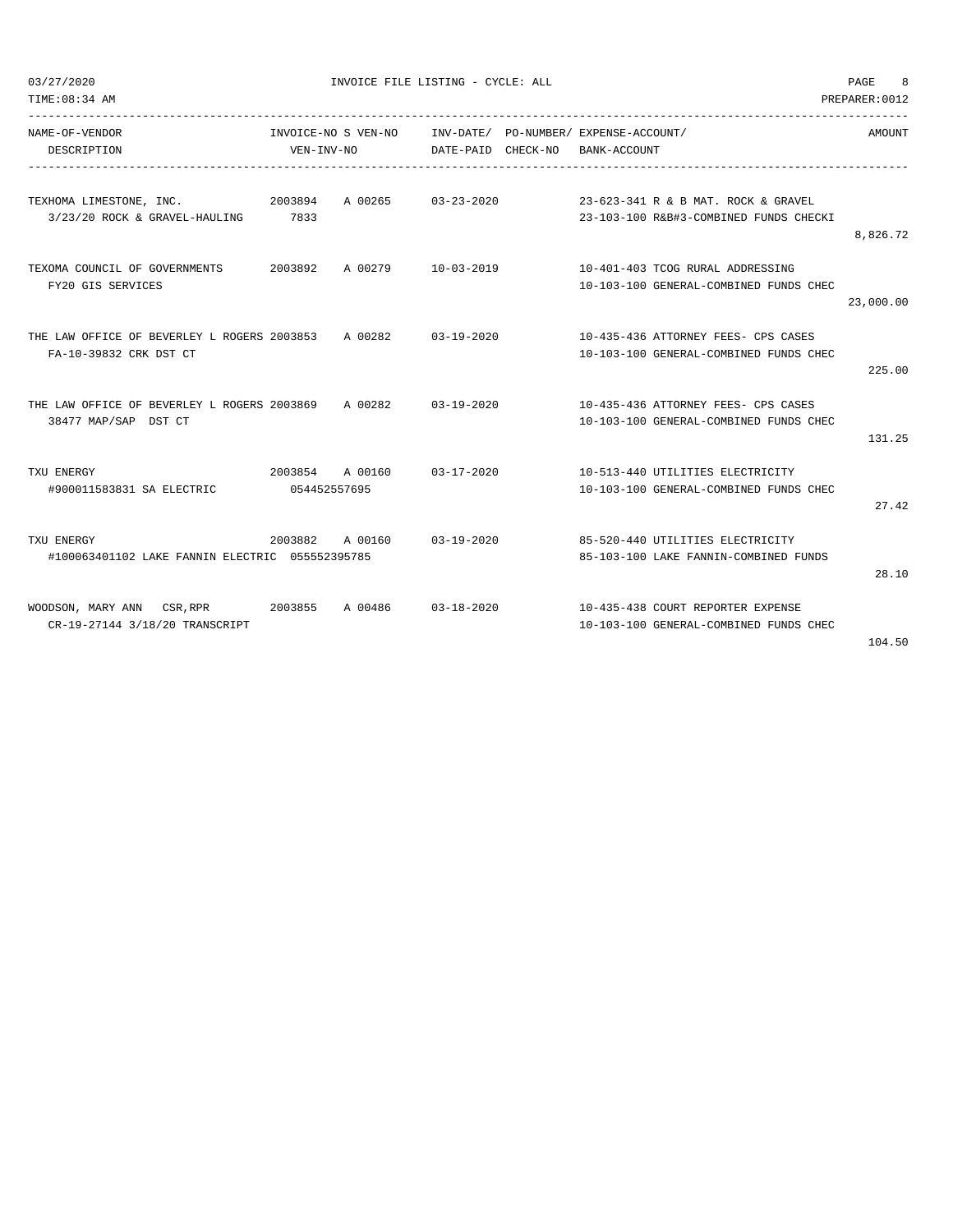| TIME: 08:34 AM                      |                |                     |             |                     |             |                     |                 | PREPARER: 0012      |
|-------------------------------------|----------------|---------------------|-------------|---------------------|-------------|---------------------|-----------------|---------------------|
| FUND<br>FD                          |                | ***** PENDING ***** |             | ****** PATD ******* |             | **** CANCELLED **** |                 | ****** TOTAL ****** |
| DESCRIPTION<br>NO.                  | COUNT          | AMOUNT              | COUNT       | AMOUNT              | COUNT       | AMOUNT              | COUNT           | AMOUNT              |
|                                     |                |                     |             |                     |             |                     |                 |                     |
| REPORT TOTALS BY FUND               |                |                     |             |                     |             |                     |                 |                     |
| 010 GENERAL FUND                    | 78             | 62,558.95           | $^{\circ}$  | 0.00                | $^{\circ}$  | 0.00                | 78              | 62,558.95           |
| 021 FANNIN CO. R & B #1 FUND        | 5              | 8,867.69            | $\mathbf 0$ | 0.00                | 0           | 0.00                | 5               | 8,867.69            |
| 022 FANNIN CO. R & B #2 FUND        | 2              | 36.49               | $\mathbf 0$ | 0.00                | $\mathbf 0$ | 0.00                | $\overline{a}$  | 36.49               |
| 023 FANNIN CO. R & B #3 FUND        | $\overline{4}$ | 12,994.75           | $\mathbf 0$ | 0.00                | $\mathbf 0$ | 0.00                | $4\overline{ }$ | 12,994.75           |
| 024 FANNIN CO. R & B #4 FUND        | 3              | 272.67              | $\mathbf 0$ | 0.00                | $\mathbf 0$ | 0.00                | 3               | 272.67              |
| 066 2017 GO BONDS-CONSTRUCTION FUND | 11             | 527,968.65          | $\mathbf 0$ | 0.00                | $\Omega$    | 0.00                | 11              | 527,968.65          |
| 084 BOIS D'ARC LAKE RESERVOIR       |                | 485.00              | $\mathbf 0$ | 0.00                | $\Omega$    | 0.00                | $\mathbf{1}$    | 485.00              |
| 085 LAKE FANNIN                     |                | 28.10               | $\mathbf 0$ | 0.00                | $\Omega$    | 0.00                | $\mathbf{1}$    | 28.10               |
| GRAND TOTALS                        | 105            | 613,212.30          | 0           | 0.00                | 0           | 0.00                | 105             | 613,212.30          |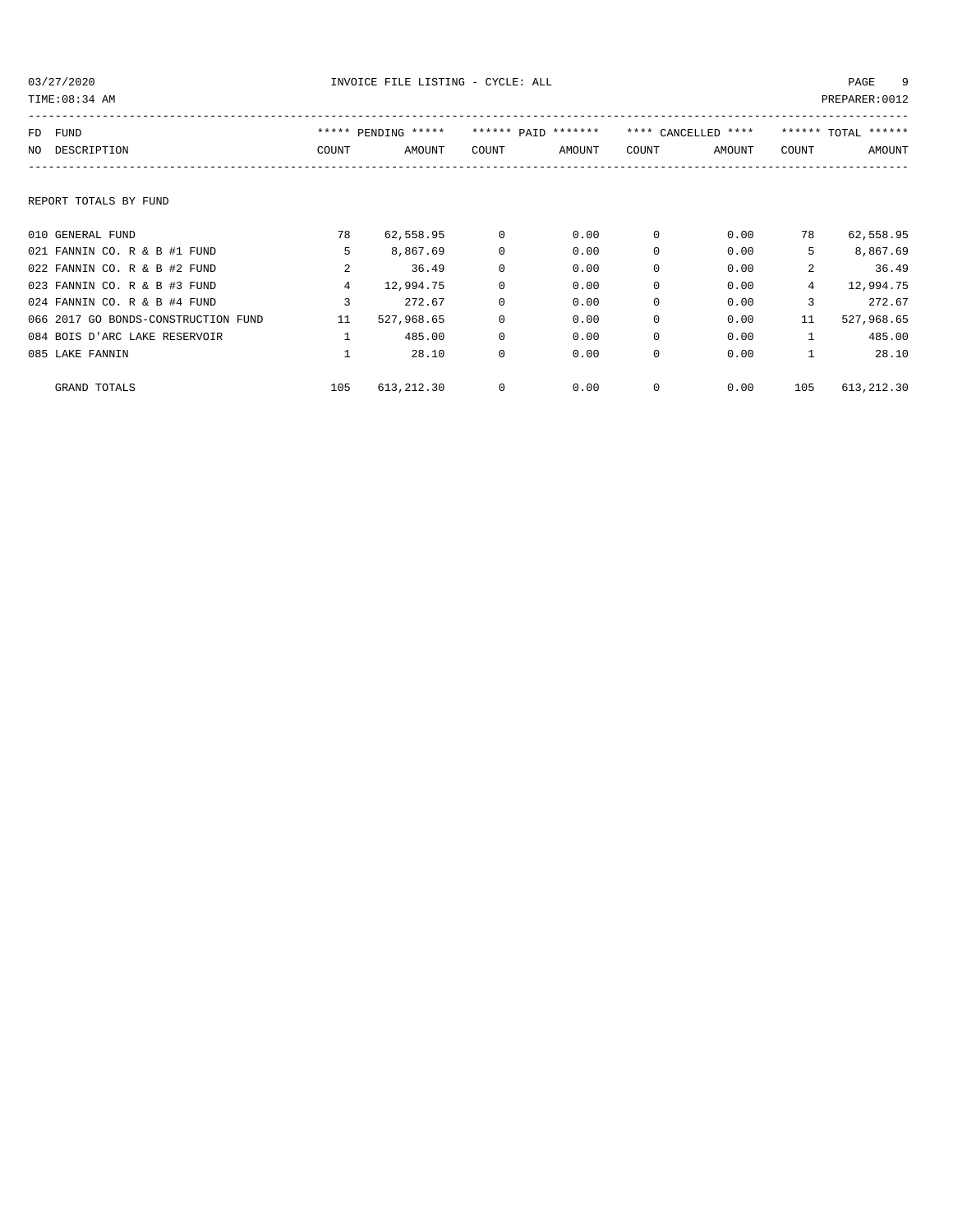### FANNIN COUNTY

## TRANSACTION WORKSHEET

# LEGEND BANK ACH PAYMENT

### Account 4003547

| Vendor                     | <b>Turner Construction Company</b> |  |
|----------------------------|------------------------------------|--|
| Description                | Invoice #11 March 2020             |  |
| <b>ACH amount</b>          | \$83,679.89                        |  |
| Date of Transaction        | 3-26-2020                          |  |
| Settlement Date            | 3-31-2020                          |  |
| Transaction #              | 11485872                           |  |
| General Ledger Acct.#      | 66-667-167                         |  |
| Legend Bank contact person | Gina Arriola                       |  |
| Transaction made by        | <b>Sherry Zindars</b>              |  |

Authorized Signatures:

Fannin County Auditor

Fannin County Treasurer

This needs to go to the County Clerk to be filed with the bills.